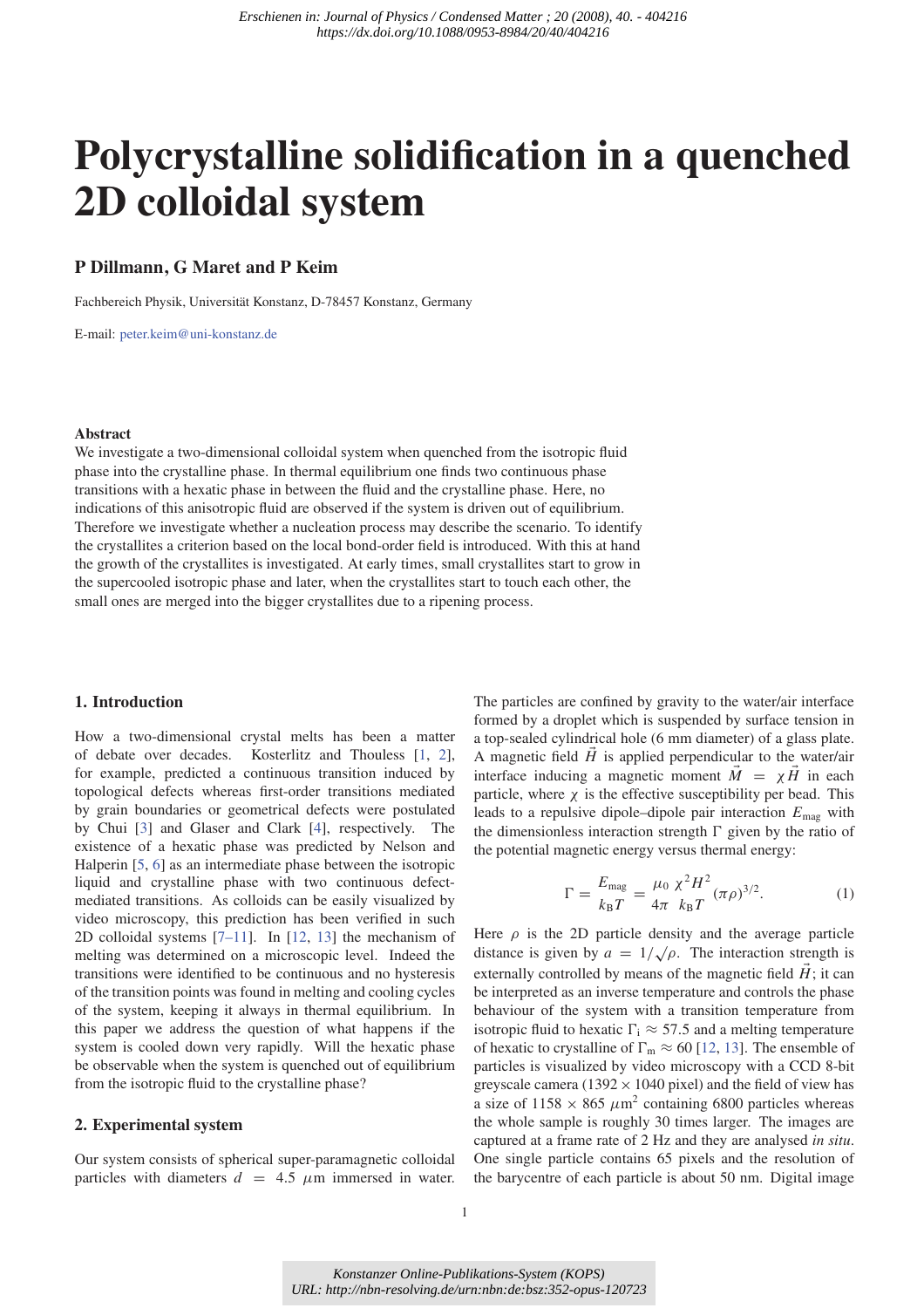

**Figure 1.** Log–log plot of the orientational correlation function for different time steps before and after the quench from  $\Gamma = 20$  to 80. Before the quench the correlation decays within a few lattice sites, while after the quench it increases with time. We never observed an algebraic decay (linear curve in the log–log plot) which would be the signature of the hexatic phase.

analysis provides size, number and position of the colloids at each time step and the trajectories of the particles are recorded.

Starting from the liquid state we can induce the crystallization process by increasing the external magnetic field *H* and therefore decreasing the system temperature below the liquid–solid phase transition temperature. The cooling rate is only limited by the electronics of the power supply and is measured to have values about d $\Gamma/dt \approx 10^4$  s<sup>-1</sup> in our system.

### **3. Long-range order**

To investigate whether a signature of the hexatic phase occurs in the non-equilibrium situation, we calculated the bond-order correlation function

$$
G_6(r) = \langle |\psi(\vec{r_k})\psi^*(\vec{r_j})|\rangle_{kj} = \langle |\psi(\vec{r})\psi^*(\vec{0})|\rangle, \qquad (2)
$$

where the brackets denote the ensemble average taken over all  $N(N - 1)/2$  particle-pair distances  $r = |\vec{r_k} - \vec{r_j}|$  for each configuration with *N* particles in the field of view. A quasilong-range decay of the orientational correlation  $G_6(r) \sim r^{-\eta_6}$ corresponds to the hexatic phase (with  $\eta_6$  < 1/4) [5, 6]. Exponential decay is found in the isotropic phase  $G_6(r) \sim$ e−*r*/ξ<sup>6</sup> and in the monocrystalline phase the correlation is perfect long-range  $\lim_{r\to\infty} G_6(r) \neq 0$  [13]. In figure 1 the correlation is plotted for four different time steps. Before the quench one finds exponential decay and also after the quench the orientational correlation is always short range. Roughly 1700 s after the quench a linear decay fits better (or almost as good as the exponential one), maybe indicating the polycrystalline structure. An algebraic decay was always found to fit the data worse. Therefore no indication of the hexatic phase is observed, if the system is driven out of equilibrium from the isotropic fluid into the crystalline phase.

#### **4. Local bond-order field**

Since quasi-long-range orientational order does not develop during the solidification one has to investigate the degree of order locally. In order to identify particles with local crystalline order we investigated different methods using Voronoi construction and a bond-order parameter.

The first is based on the shape factor  $\zeta_i = C_i^2 / 4\pi S_i$ which relates the circumference  $C_i$  of the Voronoi cell of particle *i* to its area  $S_i$  [16, 17]. This quantity is minimized for circles ( $\zeta_{\text{circle}} = 1$ ) and has typical values for a perfect pentagon ( $\zeta_{\text{pentagon}} = 1.156$ ), a hexagon ( $\zeta_{\text{hexagon}} = 1.103$ ) or a heptagon ( $\zeta_{\text{heptagon}} = 1.073$ ). Figure 2 (left) shows the probability distribution of  $\zeta$  for a quenched system shortly after the quench. Two weak minima are observable, dividing the distribution in three regions according to the five-, six-and sevenfold particles. But when the probability distributions are plotted separately for those differently coordinated particles, one observes a strong overlap of the curves at the minima [19] and one can hardly introduce a threshold. Therefore this criterion is not sufficient to distinguish locally between crystallike and fluid-like particles.



**Figure 2.** Left: probability distribution of the shape factor of a system 198 s after the quench from  $\Gamma = 20$  to 100. The distribution can be divided into three regions, but a strong overlap of the individual distributions of five-, six- and sevenfold particles is underlying. Right: greyscale image (au) of the probability distribution of the magnitude of the local bond-order parameter  $m_6$  versus the magnitude of the projection of  $\psi_k$  to the mean of the nearest neighbours  $n_6$ .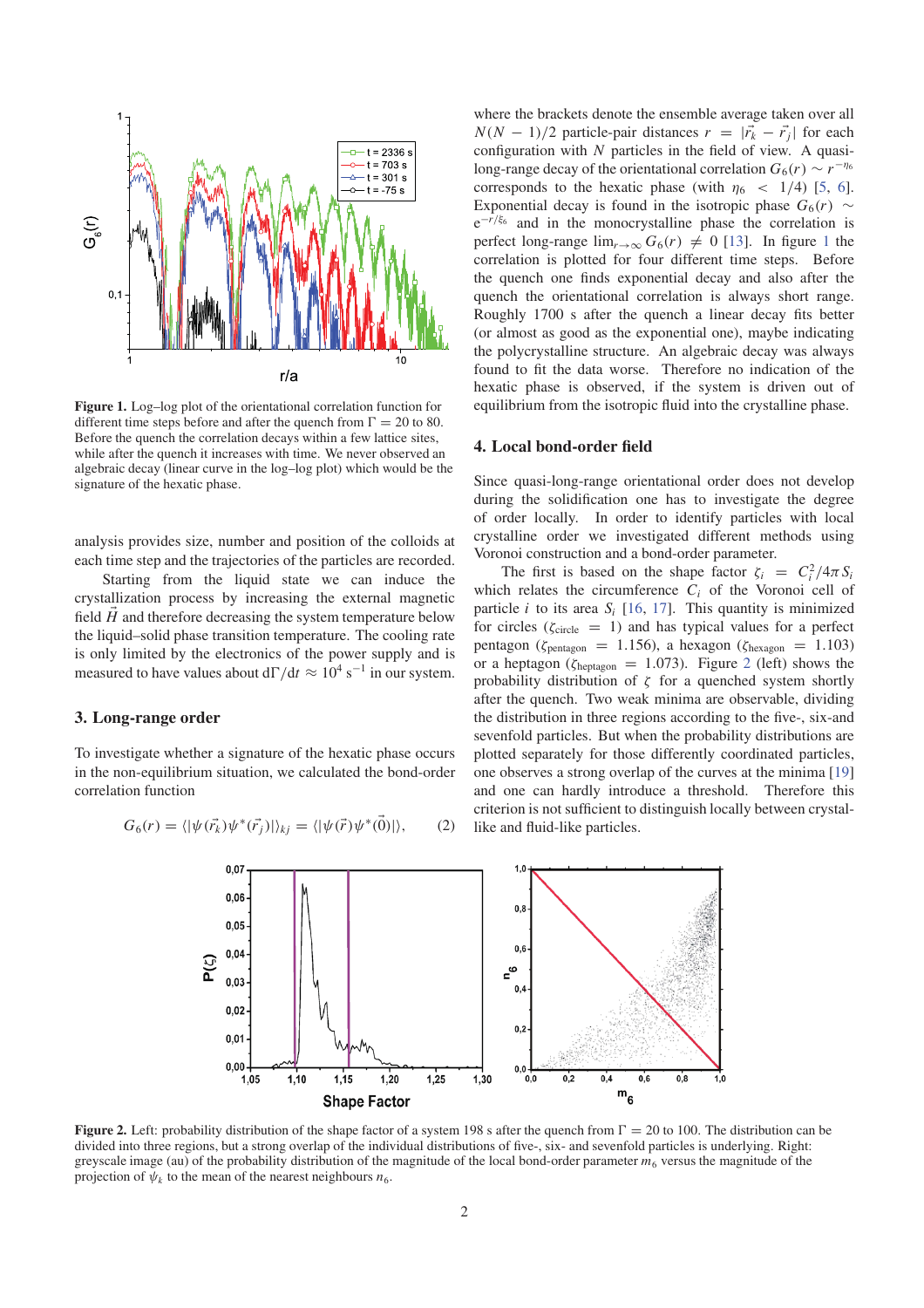

**Figure 3.** Cut-out of the director field of the particles based on the phase of the bond-order parameter. Left side: in the fluid phase ( $\Gamma = 20$ ) the directors are randomly distributed and the magnitudes of the vectors ∝*m*<sup>6</sup> are small. Right side: polycrystalline phase, 2000 s after a quench from  $\Gamma = 20$  to 150. The directors are arranged in grains where they are highly correlated, separated by grain boundaries.  $m_{6k} \leq 1$ within the grains and  $m_{6k} \ll 1$  in the boundaries.

The second criterion to distinguish crystal-like particles from fluid ones is based on the local bond-order parameter which takes into account the sixfold symmetry of the hexagonal crystal [18]:

$$
m_{6_k} = |\psi_k|
$$
  

$$
\psi_k = \psi(\vec{r_k}) = \frac{1}{N_j} \sum_j e^{i6\theta_{jk}},
$$
 (3)

where  $\theta_{jk}$  is the angle of the bond between particle *k* and one of its nearest-neighbour particle *j* relative to a fixed reference axis. The sum is taken over all the  $N_i$  nearest neighbours.  $m<sub>6k</sub>$  can be considered as a measure quantifying the extent to which the bonds between particle *k* and its neighbours have sixfold symmetry.  $m_{6k}$  is zero for perfect five- or sevenfold coordinated particles and equals 1 for perfect sixfold particles. A projection of  $\psi_k$  onto the mean local orientation field given by the  $N_l$  nearest neighbours of particle  $k$  is defined as

$$
n_{6_k} = |\psi_k^* \frac{1}{N_l} \sum_l \psi_l|. \tag{4}
$$

 $n_{6k}$  takes the second shell into account and quantifies how good the orientation of particle *k* fits into the local hexagonal symmetry which is defined by the  $N_l$  neighbour particles. Since it is a projection one finds  $n_{6k} \leq m_{6k}$ , and furthermore  $n_{6k} + m_{6k} \leq 2$ . Figure 2 (right) shows the probability distribution in the  $m_6-n_6$  plane. In [18] values of  $m_6 +$  $n_6 > 1$  (upper right corner) were used as an empirical criterion for crystal-like particles. In our quenched system, especially when the grains start to touch, this does not lead to well-defined crystallites. Since  $n_{6k}$  is based on the secondnearest-neighbour shell, the thickness of grain boundaries is overestimated this way [19].

Both methods assign a scalar value to each particle and, in principle, a threshold of it should discriminate crystalline particles from fluid ones. But even when combining both criteria we were not able to distinguish undoubtedly between crystalline and fluid particles. This is unlike in 3D, where a scalar value is sufficient to distinguish locally both phases [14, 15] because in 2D the local symmetry of the fluid is often very similar to the crystalline one. Even deep inside the fluid phase most particles have six nearest neighbours in 2D.

Therefore we developed a new criterion still based on the local bond-order parameter but taking into account the orientation relative to an arbitrary but fixed reference axis. This is done by the phase of the complex number  $\psi_k$ . The orientational phase of nearest-neighbour particles varies only slightly in a crystallite and the magnitudes of  $\psi_k$  have values close to 1.  $m_{6k}$  is needed as a second criterion to distinguish five- or sevenfold coordinated colloids which may have accidentally the same bond orientation but should, of course, not be assigned to a crystal grain. In the liquid state, however, one finds randomly distributed phases/orientations and values of  $m_{6k}$  being less than 1. Figure 3 shows this director field constructed of the local bond-order for each individual particle. The length of the vectors corresponds to the magnitude  $m_{6k}$  of the complex local bond-order parameter whereas the orientation equals an angle  $\Theta_k$  (with respect to the *x* axis) which is given by the phase of the complex number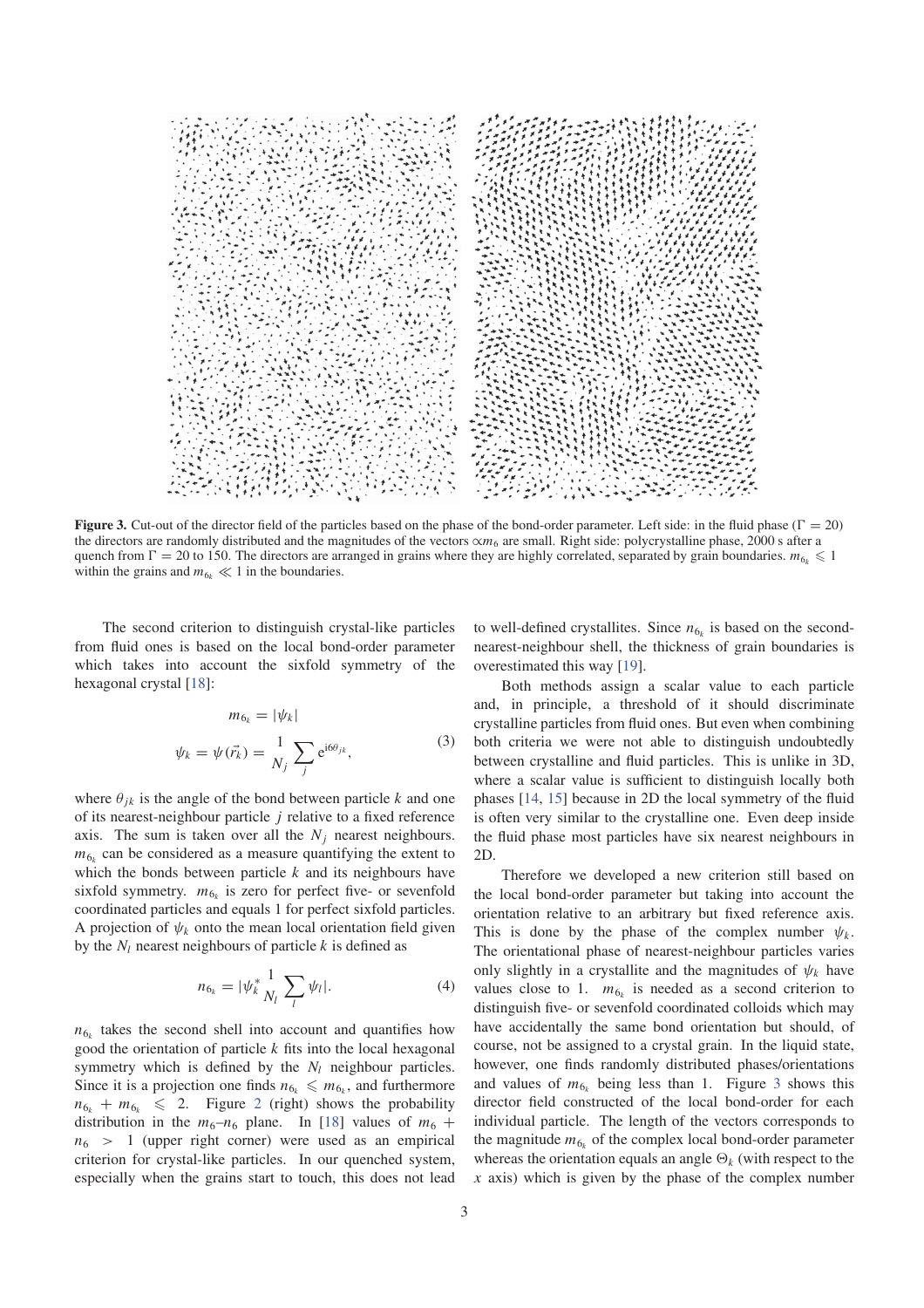

**Figure 4.** The Voronoi cells for particles recognized to be crystal-like are shaded. Colloids belonging to the same grain have the same shade. (A) In the fluid phase  $\Gamma = 20$  some small clusters do appear but vanish within a few seconds. (B) Crystal grains of the 2D sample 77 s after the quench from  $\Gamma = 20$  to 80. (C) Same area 1545 s after the quench—the grains touch each other (only grains which are completely in the field of view are plotted).

 $(1/N_j \sum_j e^{i6\theta_{jk}})$  with respect to the Re axis in the complex plane.

# **5. Formation of crystallites**

To identify crystalline particles we apply three criteria. In a first step, neighbouring particles are selected only if the



Figure 5. Number and size of crystallites as a function of time. 250 s after the quench from  $\Gamma = 20$  to 80, the number of nuclei decreases again. This marks the time period, where the grains start to merge.

magnitudes of their local bond-order parameter  $m_6$  exceed a certain threshold  $m<sub>T</sub>$  and the phase difference  $\Delta \Theta = |\Theta_i - \Theta_j|$ is smaller than  $\Theta_T$ . These thresholds were chosen to be  $m_T = 0.7$  and  $\Theta_T = 15^\circ$  and are motivated in the following way. Both criteria were sharpened as long as a defect-free monocrystalline area, which was tempered over several days, is still recognized as one single crystal. When they are fulfilled we investigate whether those particles have at least three adjacent particles which also fulfil the above criteria. In that case only, particles are considered to be crystal-like and again, if they have a phase deviation less than  $\Theta_T$ , they belong to the same grain. This is indicated in figure 4 for three different time steps before and after the quench. Random structural fluctuations may lead to crystal-like particles or small clusters even in the liquid state. They contain only a few particles and vanish within a few seconds. In a first time period after a temperature quench we observe the nucleation of crystal clusters. Some of the nuclei dissolve again in the fluid phase but others start to grow. As illustrated in figure 5 between 0 s  $\lt \tau \lt 250$  s the number and the size of the crystallites increase. This period is limited by a second one  $\tau > 250$  s, where the crystallites start to touch. Then a ripening process starts where the particles are reorganized and the large crystallites grow at the expense of the small ones. The number of crystallites decreases in this stage and their size increases at a lower rate.

# **6. Conclusion and perspective**

We developed a criterion which unambiguously distinguishes between crystal-and fluid-like particles in a 2D colloidal ensemble. It is based on the phase of the complex local bond-order parameter and allows us to determine the size of crystallites after a temperature quench as a function of time. Further work will be to increase the time resolution in the first period after the quench to analyse the probabilities for growth and shrinkage of the grains. Thinking in terms of critical nuclei with favourable bulk and adversarial surface energies along the line of  $[14]$ , the ratio of 2D bulk (= area)